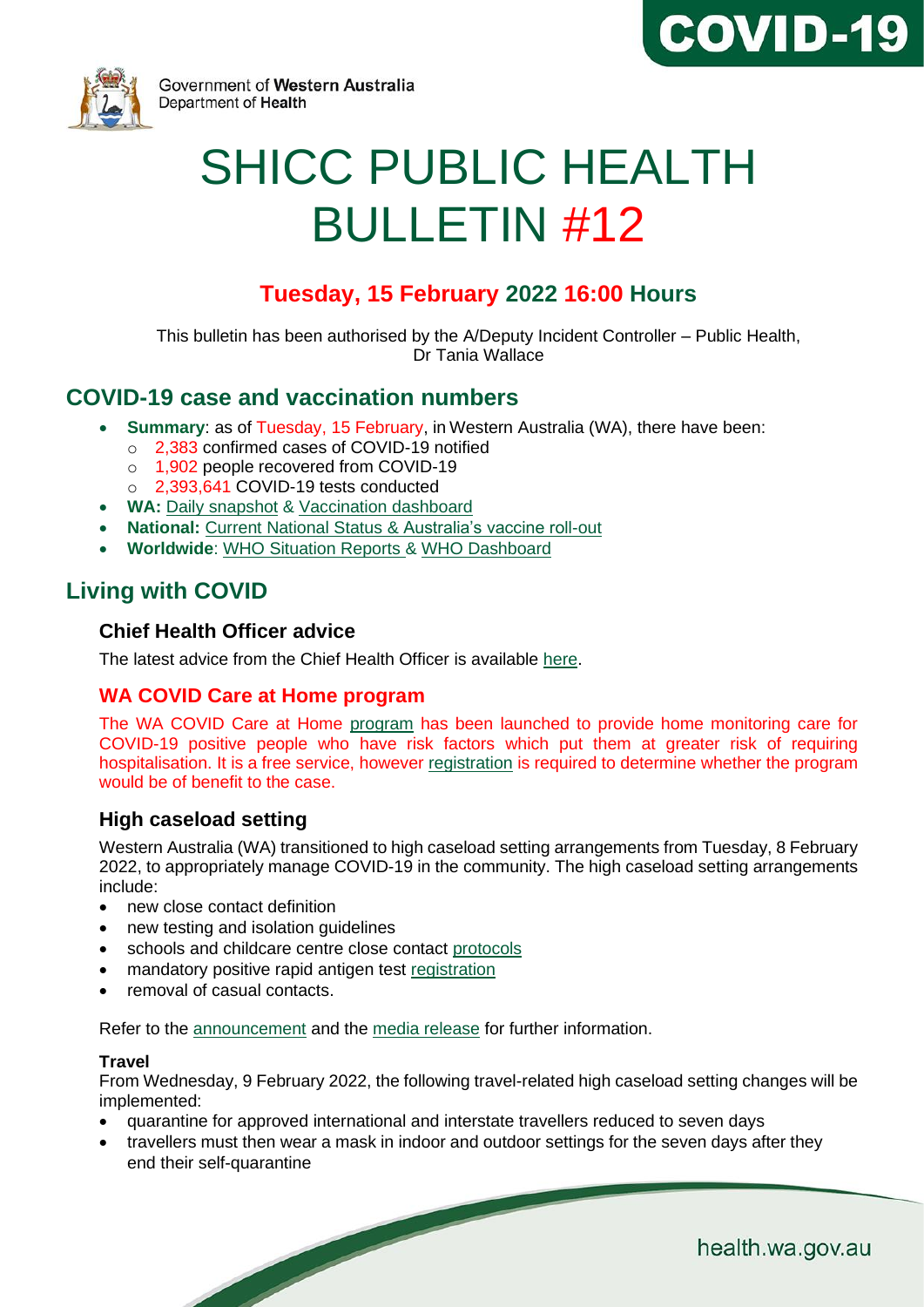- vaccinated direct international travellers permitted to self-quarantine at a suitable premise, if eligible, with the arrivals cap doubled to 530 travellers per week
- mandatory use of G2G NOW will still be required by all arrivals in self-quarantine
- unvaccinated international arrivals required to complete 14 days in hotel quarantine.

Refer to the [media release](https://www.mediastatements.wa.gov.au/Pages/McGowan/2022/02/WA-begins-next-phase-of-pandemic-new-protocols-to-commence.aspx) and [announcement](https://www.wa.gov.au/government/announcements/western-australias-new-hard-border-now-effect) for new hard border arrangement information.

## **RATs for travellers**

All interstate and international travellers will be given two RATs on arrival at Perth Airport to accommodate their testing requirements.

Refer to the [announcement](https://www.wa.gov.au/government/announcements/rapid-antigen-tests-interstate-and-international-arrivals) for information.

#### **New hard border**

Western Australia's new hard border is now in place to enable safe, compassionate travel into WA and the return of Western Australians. This includes new requirements for approved travellers to enter WA from interstate or international locations.

Refer to the [announcement](https://www.wa.gov.au/government/announcements/western-australias-new-hard-border-now-effect) and the WA.gov.au [website](https://www.wa.gov.au/government/covid-19-coronavirus/covid-19-coronavirus-travel-wa) for information.

#### **Elective surgery**

WA will reduce the number of elective surgery bookings made in anticipation of expected system pressures as COVID-19 case numbers increase.

All public hospitals, including public-private partnership hospitals, will temporarily pause further bookings for multi-day non-urgent Category 2 and Category 3 elective surgeries for two-months. This will start on 14 March 2022 at all WA public hospitals and on 21 March 2022 at some larger private hospitals. Bookings made before this time are expected to be performed. A weekly cap will be introduced for Category 2 procedures. All Category 1 bookings will continue.

Refer to the [media statement](https://www.mediastatements.wa.gov.au/Pages/McGowan/2022/02/Elective-surgery-bookings-to-continue-for-another-two-weeks.aspx) for information.

#### **Transition resources for HCW**

The Department of Health has developed a [webpage](https://ww2.health.wa.gov.au/Articles/A_E/Coronavirus/COVID19-information-for-health-professionals/Transition-policies-and-resources-for-healthcare-workers) for transition policies and resources for healthcare workers.

The policies and resources will assist the WA health system in responding to the anticipated surge in COVID-19 community transmission and continue to provide excellent care to our community. The information applies to WA public sector clinicians, private health providers, general practices and pharmacies.

## **RAT use**

Rapid antigen tests (RATs) can now be used as a diagnostic tool for COVID-19, as per high caseload setting health advice. Positive COVID-19 RAT results must be reported [online](https://datalibrary-rc.health.wa.gov.au/surveys/?s=WDLLNTW4RDX8AWPH&var=1) within the Department of Health.

Information regarding RAT use is available at [HealthyWA](https://www.healthywa.wa.gov.au/Articles/A_E/Coronavirus/COVID19-testing/Rapid-Antigen-Test) and [WA.gov.au.](https://www.wa.gov.au/government/announcements/mandatory-registration-of-positive-rapid-antigen-tests) Information for [managing](https://www.healthywa.wa.gov.au/Articles/A_E/Coronavirus/Managing-COVID19-at-home-and-in-the-community)  [COVID-19](https://www.healthywa.wa.gov.au/Articles/A_E/Coronavirus/Managing-COVID19-at-home-and-in-the-community) can be found at HealthyWA.

#### **RAT for emergency department screening**

WA public hospital emergency departments (EDs) in Perth and the South West will bolster their COVID-safe measures by screening patients using RATs before they enter.

Refer to the [media release](https://www.mediastatements.wa.gov.au/Pages/McGowan/2022/02/Rapid-Antigen-Tests-at-Perth-and-South-West-hospital-EDs-for-screening.aspx) for information.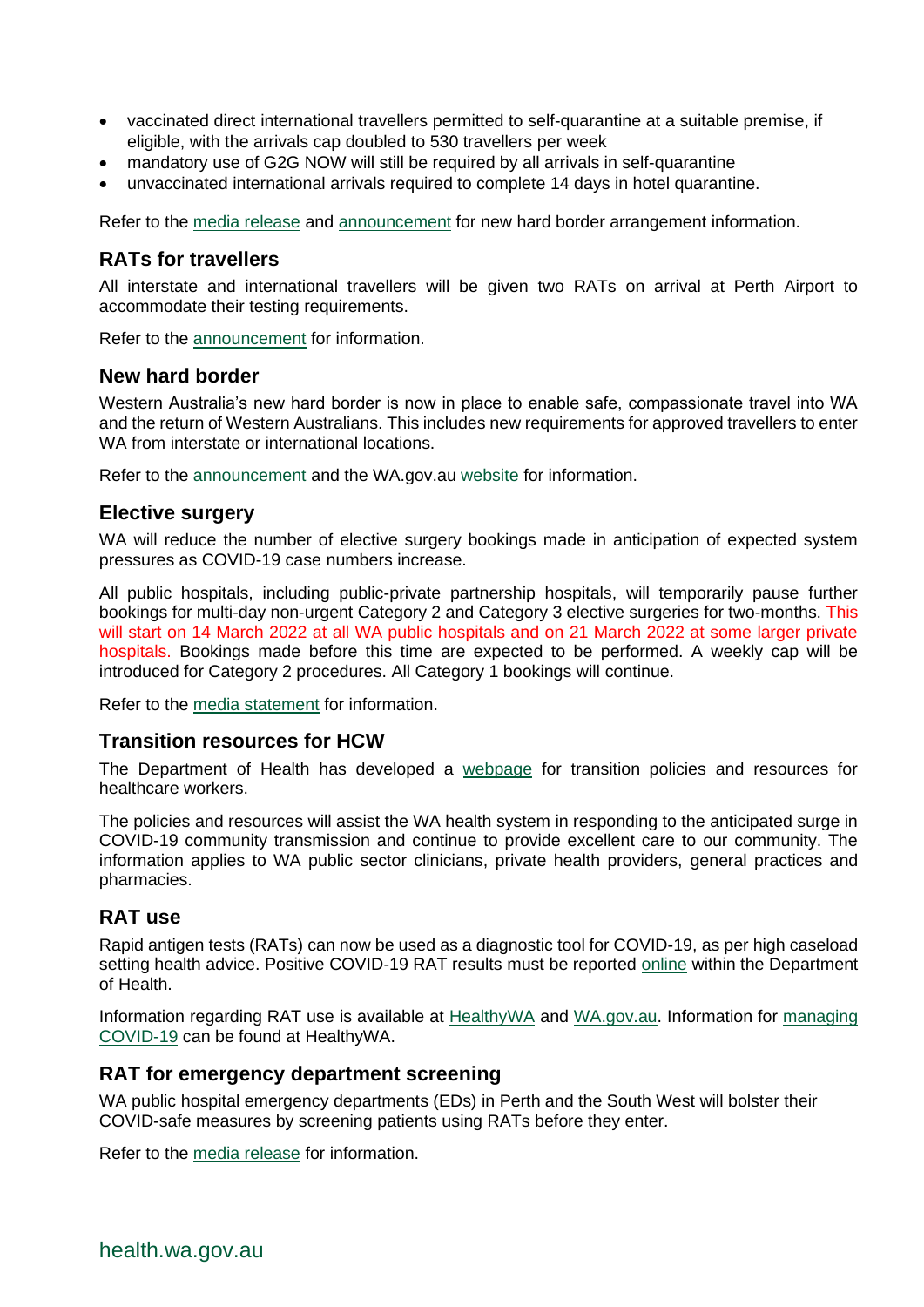# **Public health advice**

In line with the national approach, reference to casual contacts has ceased in WA. High risk exposure locations related to close contacts – where we cannot identify all contacts at the location – will continue to be listed. Low risk exposure sites may be listed in circumstances determined by public health. Western Australians are asked to continue to visit this [HealthyWA](https://www.healthywa.wa.gov.au/Articles/A_E/Coronavirus/Locations-visited-by-confirmed-cases) regularly for updated or new exposure sites.

Anyone experiencing any symptoms should get [tested](https://www.healthywa.wa.gov.au/Articles/A_E/Coronavirus/COVID-clinics) immediately and isolate until they receive a negative result. This applies to anyone symptomatic – even if you have not visited a listed exposure site.

Western Australians are encouraged to stay vigilant and use SafeWA/ServiceWA and mandatory contact registers to check into businesses and venues.

For information on public health measures including mask wearing and proof of vaccination, see the [WA.gov.au](https://www.wa.gov.au/government/announcements/mask-mandate-eased-perth-and-peel) [website.](https://www.wa.gov.au/government/covid-19-coronavirus/covid-19-coronavirus-what-you-can-and-cant-do) More information is also available in the [media statement.](https://ww2.health.wa.gov.au/Media-releases/2022/COVID-19-update-15-February-2022)

# **Public hospital visitor guidelines and SAR**

The *COVID-19 Public Hospital Visitor Guidelines* continues to be updated to provide clarification and incorporate feedback.

The WA Health COVID-19 Framework for System Alert and Response (SAR) will be updated in the coming weeks to align with revised policy and to provide clarification. Topics under review includes:

- visitor guidance
- testing guidelines
- publicly funded dental services
- mental health services provided by HSPs.

Outpatient guidelines are being revised and work is being progressed to develop web content.

The current risk rating is interim Amber for the following regions:

- Perth/Peel
- South West.

All other regions of the State remain at alert level Green.

Refer to the visitor guidelines [document](https://ww2.health.wa.gov.au/~/media/Corp/Documents/Health-for/Infectious-disease/COVID19/COVID19-Public-hospital-visitor-guidelines.pdf) and [SAR](https://ww2.health.wa.gov.au/~/media/Corp/Documents/Health-for/Infectious-disease/COVID19/WA-Health-COVID-19-Framework-for-System-Alert-and-Response.pdf) on the Department of Health website under 'clinical guidelines' accordion.

# **Community**

# **Ventilation fact sheets**

Three facts sheets have been developed to assist homeowners, building managers and public health personnel to assess and manage ventilation and indoor air quality to reduce the risk posed by COVID-19 in indoor environments. They can be found on the 'Information for business, industry and local government' page of the Department of Health [website.](https://ww2.health.wa.gov.au/Articles/A_E/Coronavirus/COVID19-information-for-business-and-industry)

# **Safe Transition Industry Support Package**

The WA Government has announced the Safe Transition Industry Support Package to assist eligible businesses and individuals in sectors most affected by the decision to delay the full reopening of WA's borders. It includes nine support programs for the international education, tourism, aviation and events sectors. Information is available in the [announcement](https://www.wa.gov.au/government/announcements/77-million-safe-transition-industry-support-package) and WA.gov.au [website.](https://www.wa.gov.au/government/covid-19-coronavirus/safe-transition-support-package)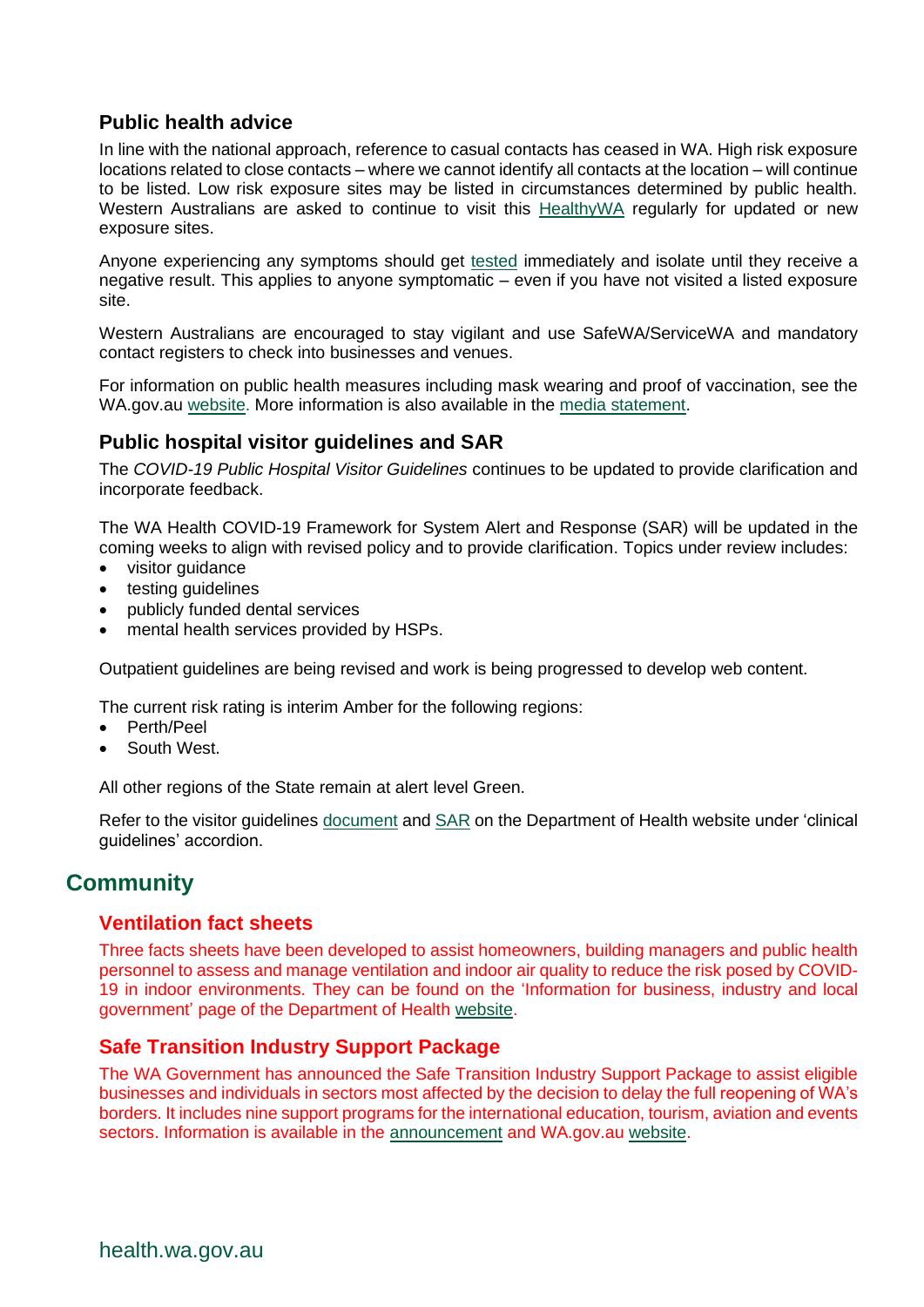# **Face masks**

The use of [face masks](https://www.wa.gov.au/government/covid-19-coronavirus/covid-19-coronavirus-what-you-can-and-cant-do#wearmasks) is an important tool to minimise COVID-19 transmission and the effect on the WA community, particularly when there is active community transmission.

The Directions that require mask use offer a list of [exceptions,](https://www.wa.gov.au/government/publications/covid-19-coronavirus-public-health-and-social-measures-perth-peel-and-the-south-west-frequently-asked-questions#exemptions-from-mask-requirements) including if the person has a physical or mental illness, condition or disability that makes wearing a face mask unsuitable.

If registered health practitioners believe their patient's medical condition is serious enough that they are unable to safely wear a mask, they can provide their patients with a letter of confirmation. The letter does not need to define the patient's condition.

## **Schools and gatherings**

The WA Government released new guidance to schools to limit in-school gatherings of students to minimise the effect of a COVID-19 case attending the school before diagnosis. In-school gatherings of students and staff should be limited to class groups or small groups within a year level.

Refer to the [media release](https://www.mediastatements.wa.gov.au/Pages/McGowan/2022/02/Updated-advice-for-schools-on-assemblies-and-large-gatherings.aspx) for information.

#### **Information for the fishing industry**

The Department of Primary Industries and Regional Development (DPIRD) have developed [guidance](https://www.wa.gov.au/system/files/2022-02/Information%20for%20the%20fishing%20industry_FINAL_7%20February%202022.pdf) for the fishing industry, particularly relating to the impact of COVID-19 and mandatory vaccination.

Refer to the WA.gov.au [website](https://www.wa.gov.au/service/primary-industries/marine-and-rural-support/covid-19-support-our-primary-industries) for further information.

#### **Test and isolation payment**

The WA Government announced a new COVID-19 Test Isolation Payment program to support Western Australian's who are required to isolate while waiting for a COVID-19 PCR test result and lose income as a result. More information is available in the [announcement](https://www.wa.gov.au/government/announcements/covid-19-test-isolation-payments-eligible-workers-and-carers) an[d FAQs.](https://www.wa.gov.au/government/publications/covid-19-coronavirus-test-isolation-payment-frequently-asked-questions)

# **COVID-19 vaccination program**

#### **ATAGI announce new 'up-to-date' vaccination status**

The Australian Technical Advisory Group on Immunisation (ATAGI) released a [statement](https://www.health.gov.au/news/atagi-statement-on-defining-up-to-date-status-for-covid-19-vaccination) on 10 February 2022 defining 'up-to-date' status for COVID-19 vaccination. The advice states that all individuals aged 16 years and over are recommended to receive a COVID-19 vaccine booster dose to maintain an 'up-to-date' status. This booster dose is now recommended from 3 months after the last primary dose. This is called the 'due date'. Specific information for people who are severely immunocompromised or who have previously had COVID-19, is available in the [statement.](https://www.health.gov.au/news/atagi-statement-on-defining-up-to-date-status-for-covid-19-vaccination)

This 'up-to-date' guidance serves as the basis for policies for the public health management of the COVID-19 pandemic in a domestic context. It forms the basis of the due and overdue rules for the Australian Immunisation Register (AIR). Advice may change as the pandemic evolves.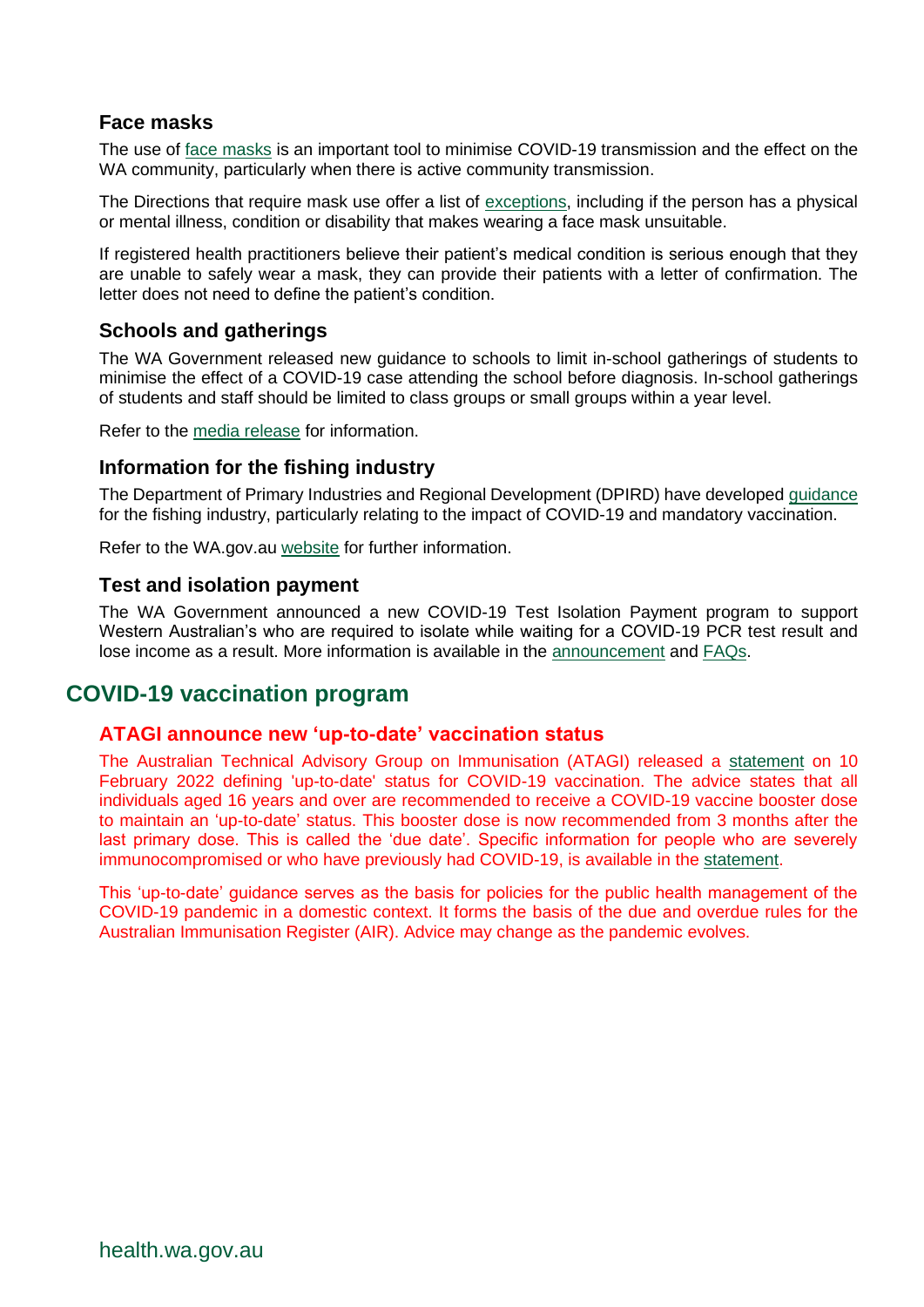# **New Commonwealth Vaccination Hubs open this week**

The Australian Government has established a small number of pop-up vaccination hubs in the below locations for individuals working in disability, aged care, childcare, food, freight and pharmaceutical distribution industries. People with disability, their families and carers are also eligible to attend. Walkin appointments are available. Hubs are open from 15 to 19 February 2022 between 10:30am and 6pm.

#### **Locations**

| <b>Osborne Community Hub</b>                   | 11 Royal St, Tuart Hill WA 6017          |
|------------------------------------------------|------------------------------------------|
| <b>Scarborough Library</b>                     | 173 Gildercliffe St, Scarborough WA 6019 |
| <b>Belmont Sports and Recreation</b><br>Centre | 400 Abernethy Rd, Cloverdale WA 6105     |
| <b>Uniting Church Hall</b>                     | 133 Le Souef Dr, Kardinya WA 6163        |
| <b>St Augustine's Church</b>                   | 21 Cale St, Como WA 6152                 |

# **ATAGI approves Pfizer boosters for 16 and 17-year-old children**

On 3 February 2022, ATAGI [recommended](https://urldefense.com/v3/__https:/health.us20.list-manage.com/track/click?u=32cc4a56e0e39b38a4d4cf223&id=2c76042a92&e=91efc1e34a__;!!Lav448XFWxY!p3UYpii4nX-qHTww8WbUZRt-IQ6yD24Ty1IHEpsmKjWV3Kk_wirIybuRTlLlwvavvP2GhTq1$) all 16 and 17 years old receive a booster vaccination with the Comirnaty (Pfizer) vaccine, 3 or more months after receiving their previous primary dose. This includes those who were aged under 16 years when they received their last primary dose and are now aged 16 years.

Those aged 16 and 17 years who are immunocompromised and have received a third primary dose of COVID-19 vaccine should also receive a booster dose (fourth dose) of the Pfizer vaccine when they become eligible.

Those aged 16 and 17 years with risk factors for severe disease (including chronic disease) or pregnancy, Aboriginal and Torres Strait Islander peoples, or those who work in environmental settings that place them at higher risk should receive their booster as soon as they are eligible.

# **ATAGI advice on Novavax use in mixed primary schedule**

ATAGI has [advised](https://www.health.gov.au/news/atagi-statement-on-the-use-of-novavax-covid-19-vaccine-nuvaxovid) that Novavax COVID-19 vaccine can be administered as part of a [heterologous](https://www.health.gov.au/resources/publications/covid-19-vaccination-clinical-advice-on-the-use-of-a-different-covid-19-vaccine-as-the-second-dose)  [\(mixed\) primary schedule](https://www.health.gov.au/resources/publications/covid-19-vaccination-clinical-advice-on-the-use-of-a-different-covid-19-vaccine-as-the-second-dose) to people who have received one or more doses of another COVID-19 vaccine, including as a third dose for people with severe immunocompromise.

Novavax COVID-19 vaccine is not currently recommended for use as a booster vaccine.

## **Booster Blitz**

A two-week vaccination blitz to increase booster vaccination rates was [announced](https://www.mediastatements.wa.gov.au/Pages/McGowan/2022/02/Third-dose-vaccination-blitz-to-keep-Western-Australians-safe.aspx) on 2 February 2022 to keep Western Australians safe. The blitz will see an extra 40,000 appointments available at the State-run vaccination clinics, increasing the weekly capacity at these clinics to around 100,000 doses. People are encouraged to book an appointment by visiting [VaccinateWA](https://vaccinatewa.health.wa.gov.au/s/login/?startURL=%2Fs%2F&ec=302) or calling 13COVID if assistance is required.

## **Community vaccination clinics**

Please check the community vaccination clinic list [online](https://www.healthywa.wa.gov.au/Articles/A_E/Coronavirus/COVID19-vaccine) for further information and opening times. To avoid extended queues, people are encouraged to make a booking at [VaccinateWA](https://vaccinatewa.health.wa.gov.au/s/login/?ec=302&startURL=%2Fs%2F) or 13COVID, as people with bookings will be prioritised.

There will be numerous regional pop-up clinics available for walk-ins in the coming weeks. Visit the [COVID-19 vaccine](https://www.healthywa.wa.gov.au/Articles/A_E/Coronavirus/COVID19-vaccine/Online-booking-FAQs) webpage for a list of these clinics and their opening times.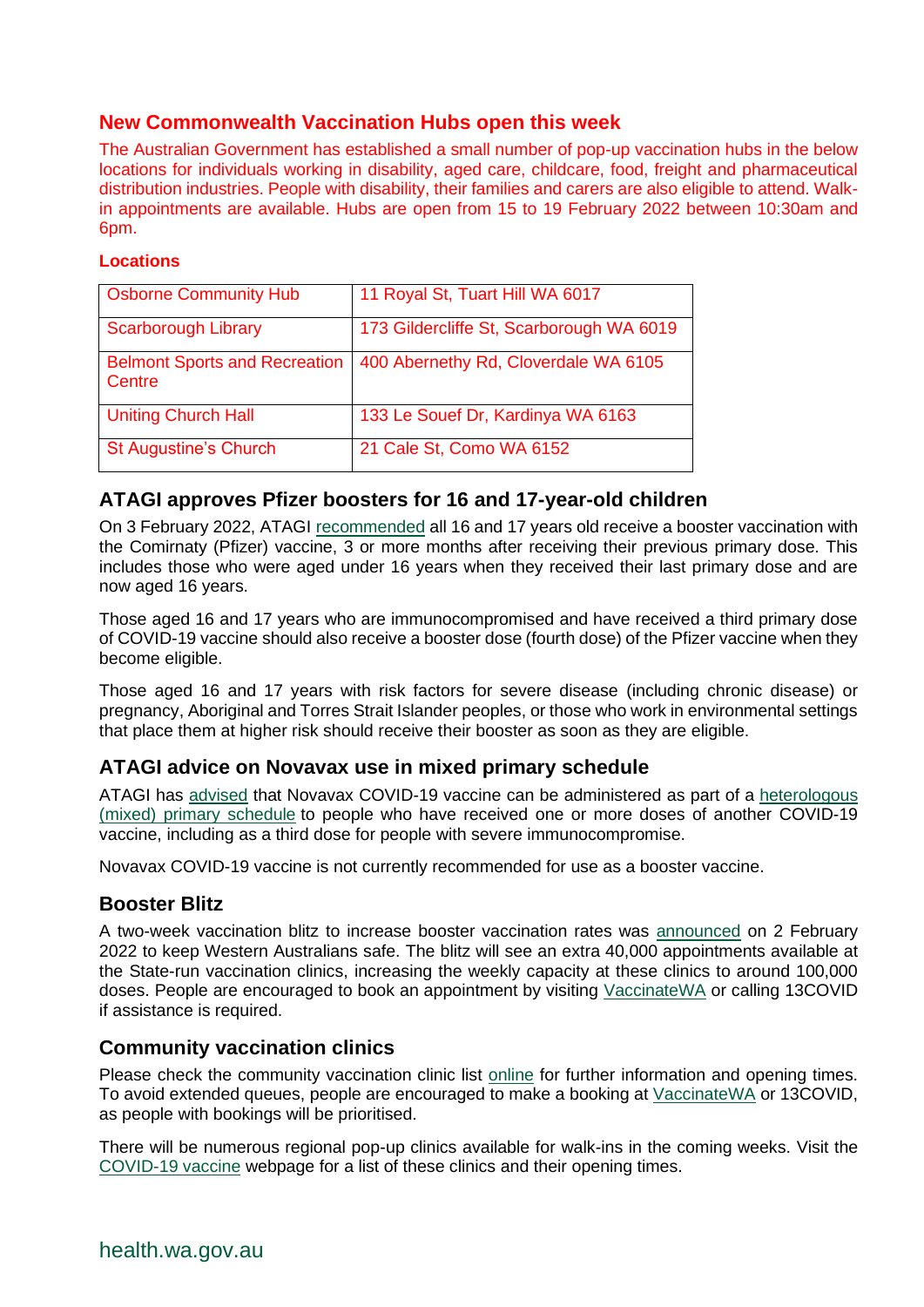Existing [Community vaccination clinics](https://www.healthywa.wa.gov.au/Articles/A_E/Coronavirus/COVID19-vaccine) in WA include Armadale, Mirrabooka, Carramar, Mandurah, Canning Vale, Midland, Perth Convention and Exhibition Centre, Claremont Showgrounds, Joondalup, Kwinana, and Bunbury.

The Comirnaty (Pfizer), Spikevax (Moderna) and Vaxzevria (AstraZeneca) COVID-19 vaccines are being administered at participating GPs and pharmacies for eligible populations. Participating GPs and pharmacies can be found by using the COVID-19 [Vaccine Clinic Finder](https://www.health.gov.au/resources/apps-and-tools/covid-19-vaccine-clinic-finder).

## **Vaccine information and resources**

Please visit the sources below for more information and resources related to vaccines:

- HealthyWA [COVID-19 Vaccine](https://ww2.health.wa.gov.au/sitecore/content/Healthy-WA/Articles/A_E/Coronavirus/COVID19-vaccine) (for WA community) including [FAQs](https://ww2.health.wa.gov.au/sitecore/content/Healthy-WA/Articles/A_E/Coronavirus/COVID19-vaccine/FAQs)
- WA Health [COVID-19 Vaccination Program](https://ww2.health.wa.gov.au/Articles/A_E/Coronavirus/COVID19-vaccination-program) (for WA health providers)
- Small Business Development Corporation (SBDC) workplace [information](https://www.smallbusiness.wa.gov.au/blog/faqs-workplace-information-about-covid-19-vaccine) about the COVID-19 vaccine FAQs (general information for businesses and employers)
- The Australian Government [COVID-19 Vaccines hub](https://www.health.gov.au/initiatives-and-programs/covid-19-vaccines)
- Roll [up for WA](https://rollup.wa.gov.au/) and Roll [up for WA posters](https://www.dlgsc.wa.gov.au/department/news/news-article/2021/06/09/roll-up-for-wa-posters)
- KAMS [Get vaccinated against COVID-19](https://kimberley-vaccines.multiscreensite.com/kams-2021-vaccine-campaign) TVC Campaign

# **Directions updates**

COVID-19 State of Emergency [Declarations](https://www.wa.gov.au/government/document-collections/covid-19-coronavirus-state-of-emergency-declarations) and community [advice](https://www.wa.gov.au/organisation/department-of-the-premier-and-cabinet/covid-19-coronavirus-community-advice) summarises the latest COVID-19 Directions that are in place in WA. Further information can be found on WA Government [website.](https://www.wa.gov.au/government/covid-19-coronavirus)

## **New Directions**

- [COVID Transition Sports Directions Fremantle Dockers Football Club](https://www.wa.gov.au/government/publications/covid-transition-sports-directions-fremantle-dockers-football-club)
- [COVID Transition Sports Directions Perth Lynx](https://www.wa.gov.au/government/publications/covid-transition-sports-directions-perth-lynx)
- [COVID-19 Testing Directions \(No 4\) Revocation Directions](https://www.wa.gov.au/government/publications/covid-19-testing-directions-no-4-revocation-directions)
- [Exposed On-Board Worker Directions \(No 5\)](https://www.wa.gov.au/government/publications/exposed-board-worker-directions-no-5)
- [Maritime Crew Member Directions \(No 5\)](https://www.wa.gov.au/government/publications/maritime-crew-member-directions-no-5)
- Presentation for Testing (Airport Workers [Direct International Arrivals\) Directions \(No 3\)](https://www.wa.gov.au/government/publications/presentation-testing-airport-workers-direct-international-arrivals-directions-no-3)
- [Presentation for Testing \(Quarantine Centre Workers\) Directions \(No 10\)](https://www.wa.gov.au/government/publications/presentation-testing-quarantine-centre-workers-directions-no-10)
- [Rig or Platform Crew Member Directions \(No 5\)](https://www.wa.gov.au/government/publications/rig-or-platform-crew-member-directions-no-5)
- [Transport and Accommodation Services \(Exposed Maritime Worker\) Directions \(No 4\)](https://www.wa.gov.au/government/publications/transport-and-accommodation-services-exposed-maritime-worker-directions-no-4)
- [Presentation for Testing \(40\)](https://www.wa.gov.au/government/publications/presentation-testing-40)
- [COVID Transition Sports Directions Carlton Football Club](https://www.wa.gov.au/government/publications/covid-transition-sports-directions-carlton-football-club)
- [COVID Transition Sports Directions Collingwood Football Club](https://www.wa.gov.au/government/publications/covid-transition-sports-directions-collingwood-football-club)
- [COVID Transition Sports Directions West Coast Eagles Football Club](https://www.wa.gov.au/government/publications/covid-transition-sports-directions-west-coast-eagles-football-club)
- [Air North \(Crew and Engineer\) Directions \(No 3\)](https://www.wa.gov.au/government/publications/air-north-crew-and-engineer-directions-no-3)
- [Air Services and Border Worker \(Restrictions on Access\) Directions \(No 3\)](https://www.wa.gov.au/government/publications/air-services-and-border-worker-restrictions-access-directions-no-3)
- [Aircraft Travel \(Face Mask\) Directions \(No 2\)](https://www.wa.gov.au/government/publications/aircraft-travel-face-mask-directions-no-2)
- [Airport and Transportation \(Face Mask\) Directions \(No 2\)](https://www.wa.gov.au/government/publications/airport-and-transportation-face-mask-directions-no-2)
- [COVID Transition \(Testing and Isolation\) Directions](https://www.wa.gov.au/government/publications/covid-transition-testing-and-isolation-directions)
- [Close Contact Definition Amendment Directions](https://www.wa.gov.au/government/publications/close-contact-definition-amendment-directions)
- [Fire and Emergency Services Worker \(Restrictions on Access\) Directions \(No 3\)](https://www.wa.gov.au/government/publications/fire-and-emergency-services-worker-restrictions-access-directions-no-3)
- [Quarantine Centre Workers \(Secondary Employment\) Directions \(No 2\)](https://www.wa.gov.au/government/publications/quarantine-centre-workers-secondary-employment-directions-no-2)
- [Rapid Antigen Test \(Restrictions on Sale and Supply\) Directions \(No 2\)](https://www.wa.gov.au/government/publications/rapid-antigen-test-restrictions-sale-and-supply-directions-no-2)
- [Transiting Aircraft Passengers Directions \(No 4\)](https://www.wa.gov.au/government/publications/transiting-aircraft-passengers-directions-no-4)
- [Access to Quarantine Centres Directions \(No 3\)](https://www.wa.gov.au/government/publications/access-quarantine-centres-directions-no-3)
- [Aircraft from Restricted Locations Arrival Directions \(No 2\)](https://www.wa.gov.au/government/publications/aircraft-restricted-locations-arrival-directions-no-2)
- [Beach Energy Ocean Onyx Workers Directions \(No 2\)](https://www.wa.gov.au/government/publications/beach-energy-ocean-onyx-workers-directions-no-2)
- [COVID Transition \(Consequential Revocations\) Directions](https://www.wa.gov.au/government/publications/covid-transition-consequential-revocations-directions)
- [Critical Businesses Worker \(Restrictions on Access\) Directions \(No 2\)](https://www.wa.gov.au/government/publications/critical-businesses-worker-restrictions-access-directions-no-2)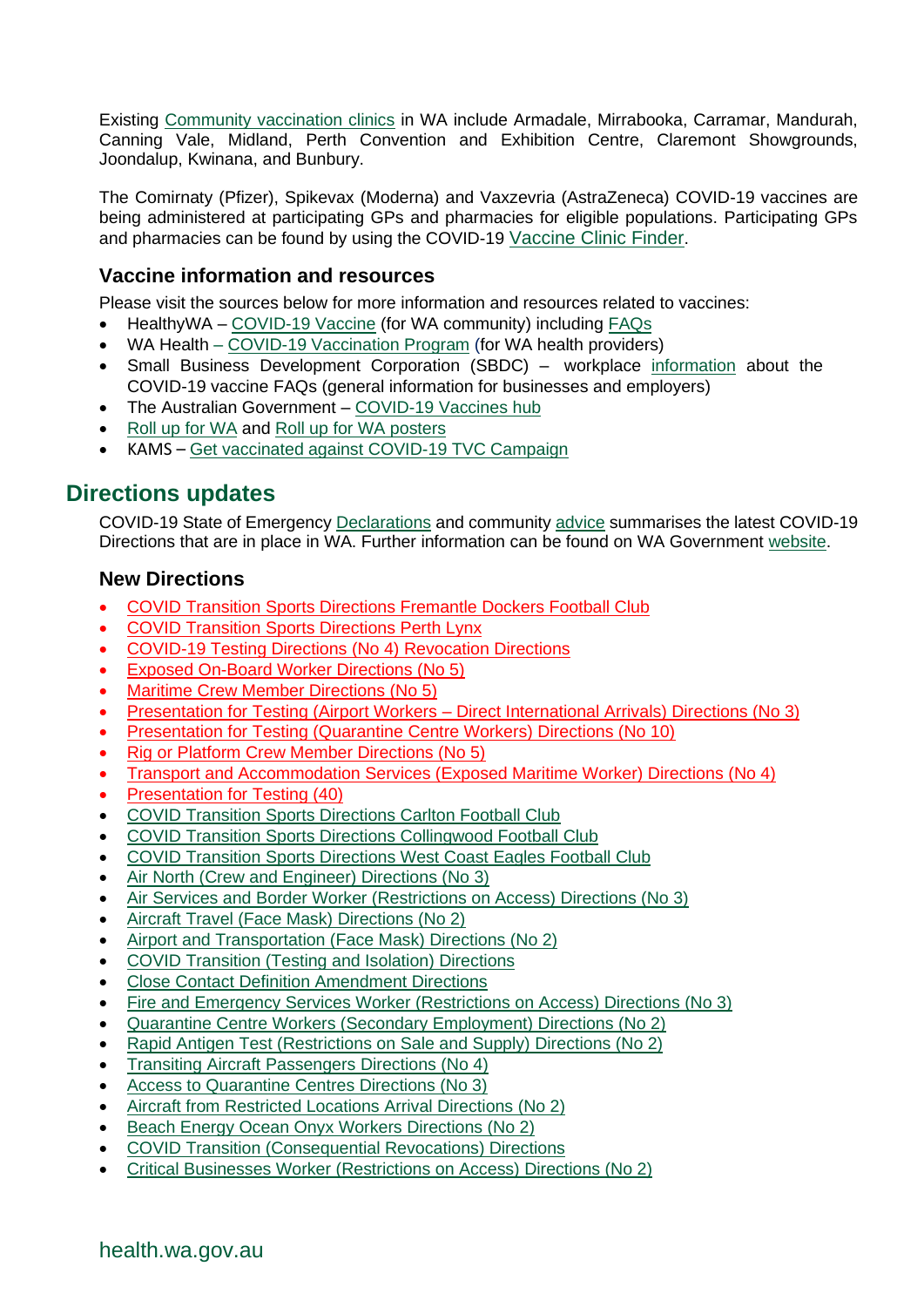- [DFES Interstate Firefighter Directions](https://www.wa.gov.au/government/publications/dfes-interstate-firefighter-directions)
- [Entry by Approved Border Community Residents and Workers Directions \(No 2\)](https://www.wa.gov.au/government/publications/entry-approved-border-community-residents-and-workers-directions-no-2)
- [Entry to Kimberley](https://www.wa.gov.au/government/publications/entry-kimberley-directions-no-3) Directions (No 3)
- [Exposure Sites \(Outside of Western Australia\) Directions \(No 4\)](https://www.wa.gov.au/government/publications/exposure-sites-outside-of-western-australia-directions-no-4)
- [Seasonal Workers Directions \(No 2\)](https://www.wa.gov.au/government/publications/seasonal-workers-directions-no-2)
- [Transitional Travellers \(Continuation of G2G Entry QR Codes\) Directions](https://www.wa.gov.au/government/publications/transitional-travellers-continuation-of-g2g-entry-qr-codes-directions)
- [Yongah Hill Immigration Detainees Directions \(No 4\)](https://www.wa.gov.au/government/publications/yongah-hill-immigration-detainees-directions-no-4)
- [Health Care Workers Directions \(No 3\)](https://www.wa.gov.au/government/publications/health-care-workers-directions-no-3)
- [Proof of Vaccination Directions \(No 3\)](https://www.wa.gov.au/government/publications/proof-of-vaccination-directions-no-3)
- [COVID Transition \(Border Requirements\) Amendment Directions \(No 2\)](https://www.wa.gov.au/government/publications/revoked-covid-transition-border-requirements-amendment-directions-no-2)
- [Health Care Workers Directions \(No 2\)](https://www.wa.gov.au/government/publications/revoked-health-care-workers-directions-no-2)
- [Meat Industry Worker \(Restrictions on Access\) Directions \(No 2\)](https://www.wa.gov.au/government/publications/meat-industry-worker-restrictions-access-directions-no-2)
- [Eastern Goldfields College: Identification of](https://www.wa.gov.au/government/publications/eastern-goldfields-college-identification-of-class-whom-proof-exception-under-paragraph-8d-applies) Class to Whom A Proof Exception Under [Paragraph 8\(D\) Applies](https://www.wa.gov.au/government/publications/eastern-goldfields-college-identification-of-class-whom-proof-exception-under-paragraph-8d-applies)

# **Updated fact sheets**

- Infection Prevention and Control Guidelines for Non-State Quarantine Facilities Providing [Accommodation for Guests in Quarantine or Isolation Version 5.1](https://ww2.health.wa.gov.au/~/media/Files/Corporate/general-documents/Infectious-diseases/PDF/Coronavirus/COVID19-Standard-for-non-State-quarantine-facilities-providing-accommodation.pdf)
- [Infection Prevention and Control Guidelines for Onsite Healthcare Teams in State quarantine](https://ww2.health.wa.gov.au/~/media/Corp/Documents/Health-for/Infectious-disease/COVID19/COVID19-Information-for-Clinical-Teams-Attending-Guests-quarantine-in-Hotels-and-Other-Accommodation.pdf)  [Facilities Version 9](https://ww2.health.wa.gov.au/~/media/Corp/Documents/Health-for/Infectious-disease/COVID19/COVID19-Information-for-Clinical-Teams-Attending-Guests-quarantine-in-Hotels-and-Other-Accommodation.pdf)
- [COVID-19 Guidelines for Neonatal Services Version 5](https://ww2.health.wa.gov.au/~/media/Files/Corporate/general-documents/Infectious-diseases/PDF/Coronavirus/COVID-19-Guidlines-for-Neonatal-Services.pdf)
- [Information on COVID-19 and Building Ventilation](https://ww2.health.wa.gov.au/~/media/Corp/Documents/Health-for/Infectious-disease/COVID19/COVID-19-ventilation-in-buildings.pdf)
- [Information on COVID-19 and Air Purifiers/Cleaners](https://ww2.health.wa.gov.au/~/media/Corp/Documents/Health-for/Infectious-disease/COVID19/COVID-19-and-air-purifiers-cleaners.pdf)
- [Information on COVID-19 and Ventilation at Home](https://ww2.health.wa.gov.au/~/media/Corp/Documents/Health-for/Infectious-disease/COVID19/COVID-19-ventilation-at-home.pdf)

# **Testing**

# **General population [testing criteria](https://www.healthywa.wa.gov.au/sitecore/content/Corporate/Articles/A_E/Coronavirus/COVID19-information-for-health-professionals)**

Any person may be tested if they have any one of the following clinical criteria: fever ( $\geq 37.5^{\circ}$ C) OR history of fever (e.g. night sweats, chills), without a known source **OR** acute respiratory symptoms (e.g. shortness of breath, cough, sore throat, runny nose) **OR** acute loss of smell or taste **OR** a positive or inconclusive rapid antigen test result.

## **Testing locations**

Testing locations are listed on [HealthyWA.](https://healthywa.wa.gov.au/Articles/A_E/COVID-clinics)

## **Reporting**

Notify suspected COVID-19 cases by completing the notification form either [online](https://cdcwa.health.wa.gov.au/surveys/?s=3PANDLMR84) or by printing out the notification form.

Positive rapid antigen test results must be registered on the Department of Health [website.](https://www.healthywa.wa.gov.au/Articles/A_E/Coronavirus/COVID19-testing/Rapid-Antigen-Test)

# **Series of National Guidelines (SoNG)**

The latest [iteration](https://www1.health.gov.au/internet/main/publishing.nsf/Content/cdna-song-novel-coronavirus.htm) was released on 14 January 2022.

# **Australian Health Protection Principal Committee (AHPPC)**

The [Australian Health Protection Principal Committee \(AHPPC\)](https://www.health.gov.au/committees-and-groups/australian-health-protection-principal-committee-ahppc) is the key decision-making committee for health emergencies. It is comprised of all state and territory Chief Health Officers and is chaired by the Australian Chief Medical Officer. The AHPPC has an ongoing role to advise the Australian Health Ministers' Advisory Council (AHMAC) on health protection matters and national priorities. AHPPC is also tasked with the role of mitigating emerging health threats related to infectious diseases,